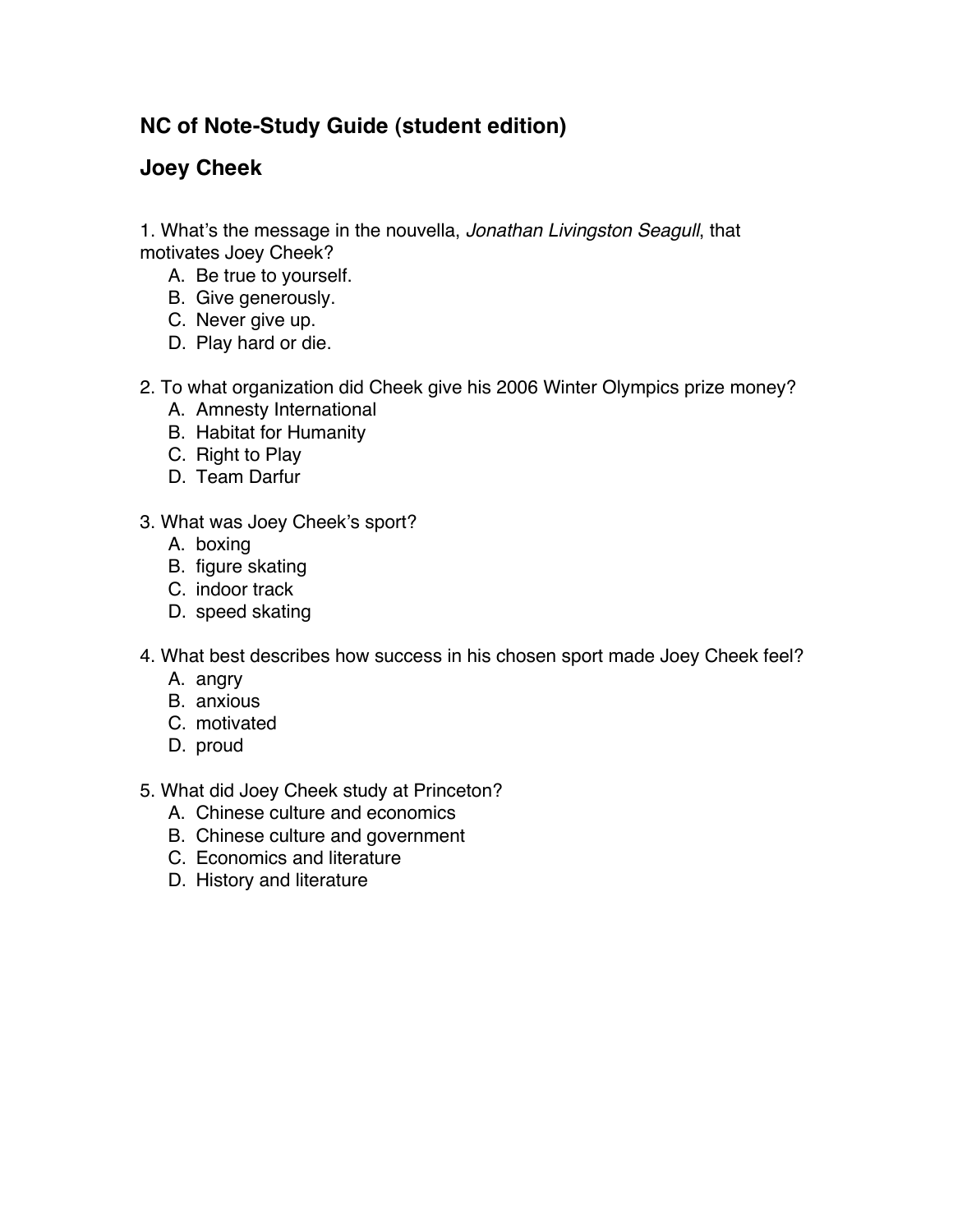

- 6. What was Cheek motivated to do? Which best belongs in the circle above?
	- A. give up
	- B. keep up
	- C. step up
	- D. walk up

7. What goal is the writer referring to when he says Cheek wants to get to the "front of the pack?"

- A. Cheek wants to reduce suffering.
- B. Cheek wants to write computer code.
- C. Cheek wants to develop intellectually.
- D. Cheek wants to be world champion in his sport.

8. What does Cheek's quote mean? "I think I've got more in me," he says. "Even if not, it could be all right so far."

- A. Cheek feels pressure to succeed as a humanitarian.
- B. Cheek focuses on his achievement as a gold medalist.
- C. Cheek wants to do more but can take pride in what he has accomplished.
- D. Cheek strives but fails to speak around the world about needy young people.